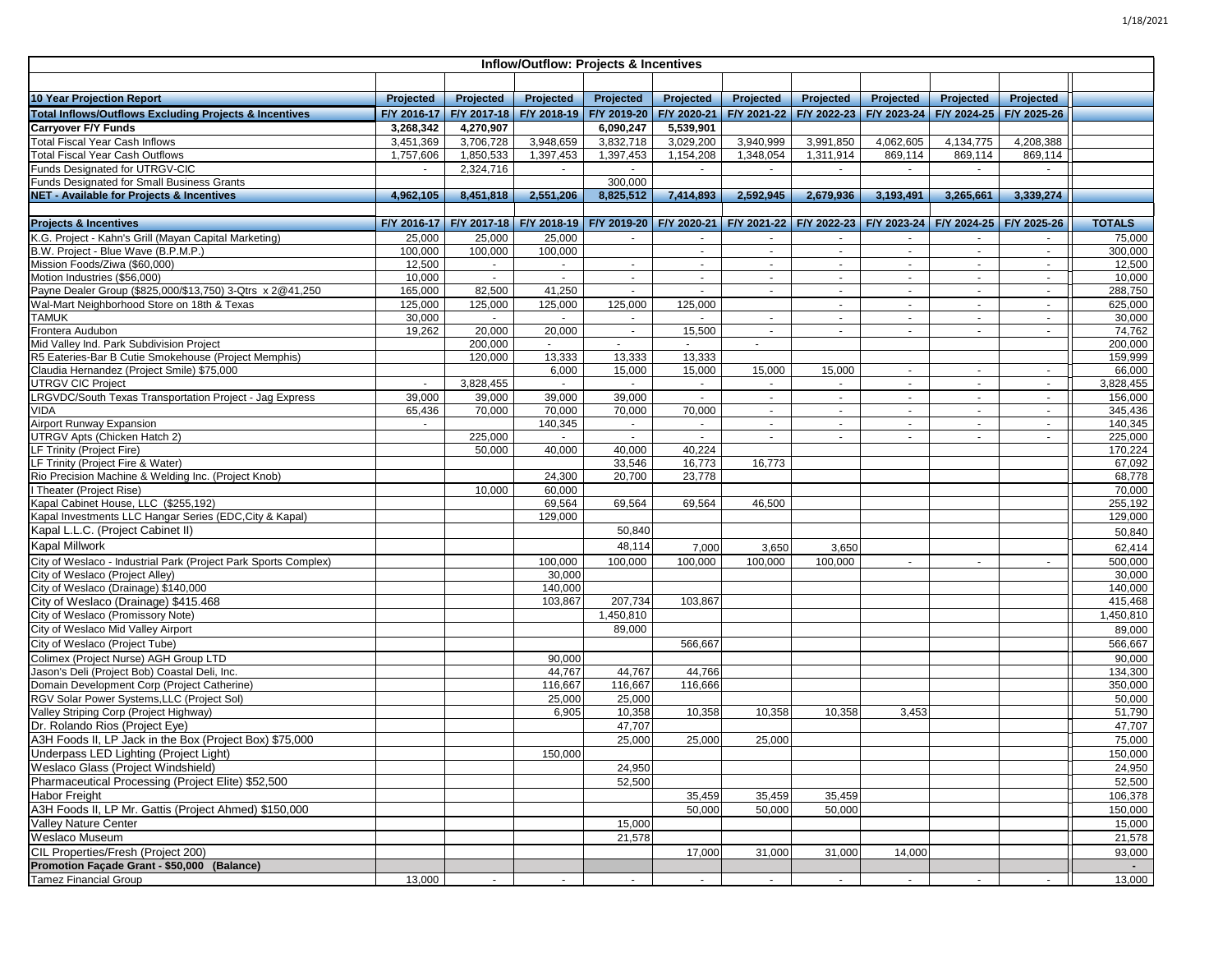| Jason Montes (Project Son A)                                    | 1,950  |       |        |          |         |  |  | 1,950  |
|-----------------------------------------------------------------|--------|-------|--------|----------|---------|--|--|--------|
| Dance Time (Project Pink)                                       | 1,625  |       |        |          |         |  |  | 1,625  |
| Margo Sunderland (Project Frozen)                               |        | 6,952 |        |          |         |  |  | 6,952  |
| Juventino Martinez (Project Happy) Alegros Flower Shop          |        |       | 10,992 |          |         |  |  | 10,992 |
| Melinda Garza (Project Harris)                                  |        |       | 5,000  | 975      |         |  |  | 5,975  |
| Cynthia Fox (Project Fox) Fox Tree Learning Center              |        |       | 1,080  |          |         |  |  | 1,080  |
| Jessica Rodriguez (Project Bake) Greet and Gather               |        |       | 5,000  |          |         |  |  | 5,000  |
| Ortegon Insurance Agency, Yvonne M. Ortegon & David Fuentes     |        |       | 4,805  |          |         |  |  | 4,805  |
| Sandy O. Pena (Project Mission)                                 |        |       | 539    |          |         |  |  | 539    |
| Houdini Holdings & Cynthia L. Benavides (Project Foot)          |        |       | 5,000  |          |         |  |  | 5,000  |
| Peckers Neigborhood Bar & Grill (Project Hanks)                 |        |       | 16,250 |          |         |  |  | 16,250 |
| Mario Mendiola (The White House)                                |        |       |        | 10,000   |         |  |  | 10,000 |
| Margo Sunderland dba Wild August (Project Tenant)               |        |       |        | 5,000    |         |  |  | 5,000  |
| Ultimate-Do & Spa Salon /Tomasita H. (Project Tommy)            |        |       |        | 5,000    |         |  |  | 5,000  |
| Roberta Reyes-Ramos (Project Bravo)                             |        |       |        | 5,000    |         |  |  | 5,000  |
| <b>Simply Sweet</b>                                             |        |       |        | 720      |         |  |  | 720    |
| <b>Cisneros Fine Jewelry</b>                                    |        |       |        |          | 1596.69 |  |  | 1,597  |
| Weslaco 100 - \$50,000 (Balance)                                |        |       |        |          |         |  |  |        |
|                                                                 |        |       |        |          |         |  |  | 10,829 |
| Margo Sunderland (Project Zach)<br>Jason Montes (Project Son B) | 10,829 |       |        |          |         |  |  |        |
|                                                                 | 500    |       |        |          |         |  |  | 500    |
| Aldana Engineering & Traffic Design (Project Traffic Light)     |        |       | 7,288  |          |         |  |  | 7,288  |
| Diana Fuentes Aguila Capital Holdings                           |        |       |        | 4775     |         |  |  | 4,775  |
| Chuck Wells (Project 85)                                        |        |       | 15,423 |          |         |  |  | 15,423 |
| Cynthia Fox (Project Fox) Fox Tree Learning Center              |        |       | 1,929  |          |         |  |  | 1,929  |
| Jessica Rodriguez (Project Bake) Greet and Gather               |        |       | 3,325  |          |         |  |  | 3,325  |
| Peckers Neigborhood Bar & Grill (Project Hanks)                 |        |       | 7,500  |          |         |  |  | 7,500  |
| Mario Mendiola (The White House)                                |        |       |        | 50,000   |         |  |  | 50,000 |
| Jaun Villarreal                                                 |        |       |        |          | 2250    |  |  | 2,250  |
| <b>Small Business Grant/Loans</b>                               |        |       |        |          |         |  |  |        |
| NEW DIMENSION SPA & SALON                                       |        |       |        | 5,000.00 |         |  |  | 5,000  |
| <b>BUSY BRISTLES ART STUDIO</b>                                 |        |       |        | 4,500.00 |         |  |  | 4,500  |
| <b>PECKERS SCRATCH KITCHEN</b>                                  |        |       |        | 5,000.00 |         |  |  | 5,000  |
| <b>ELA'S NAILS &amp; SPA</b>                                    |        |       |        | 5,000.00 |         |  |  | 5,000  |
| X-SPECT FITNESS                                                 |        |       |        | 5,000.00 |         |  |  | 5,000  |
| OLD SCHOOL POWER HOUSE GYM                                      |        |       |        | 5,000.00 |         |  |  | 5,000  |
| ULTIMATE DO SPA & SALON                                         |        |       |        | 5,000.00 |         |  |  | 5,000  |
| <b>WESLACO ANTIQUE MALL</b>                                     |        |       |        | 4,700.00 |         |  |  | 4,700  |
| THE BEAUTY BAR                                                  |        |       |        | 4,600.00 |         |  |  | 4,600  |
| ALL AMERICAN TRUCKING                                           |        |       |        | 5,000.00 |         |  |  | 5,000  |
| MARIBEL'S HIS & HERS BEAUTY SALON                               |        |       |        | 3,900.00 |         |  |  | 3,900  |
| <b>ERICO HAIR SALON</b>                                         |        |       |        | 2,000.00 |         |  |  | 2,000  |
| <b>WESLACO DAILY GRIND</b>                                      |        |       |        | 5,000.00 |         |  |  | 5,000  |
| RITA'S DANCE STUDIO                                             |        |       |        | 5,000.00 |         |  |  | 5,000  |
| MASSAGE BY SHERRY                                               |        |       |        | 5,000.00 |         |  |  | 5,000  |
| <b>VALLEY TROPHIES</b>                                          |        |       |        | 5,000.00 |         |  |  | 5,000  |
| ALEGRO'S FLOWER SHOP                                            |        |       |        | 5,000.00 |         |  |  | 5,000  |
| <b>COASTAL AMERICANA</b>                                        |        |       |        | 4,600.00 |         |  |  | 4,600  |
| PRO DENTAL LAB                                                  |        |       |        | 5,000.00 |         |  |  | 5,000  |
| <b>HEALTH CLUB 722</b>                                          |        |       |        | 5,000.00 |         |  |  | 5,000  |
| <b>MIMI'S ATTIC</b>                                             |        |       |        | 2,200.00 |         |  |  | 2,200  |
| <b>BOOT'S N JEANS</b>                                           |        |       |        | 5,000.00 |         |  |  | 5,000  |
| <b>SOMETHING SPECIAL</b>                                        |        |       |        | 5,000.00 |         |  |  | 5,000  |
| <b>POSH STUDIO</b>                                              |        |       |        | 5,000.00 |         |  |  | 5,000  |
| STINNETT JEWELRY                                                |        |       |        | 5,000.00 |         |  |  | 5,000  |
| <b>INSTASIGNS</b>                                               |        |       |        | 5,000.00 |         |  |  | 5,000  |
| <b>TEA WITH FRIENDS</b>                                         |        |       |        | 5,000.00 |         |  |  | 5,000  |
| <b>VALLEY ALL STARS</b>                                         |        |       |        | 5,000.00 |         |  |  | 5,000  |
| <b>ICE DEPOT</b>                                                |        |       |        | 5,000.00 |         |  |  | 5,000  |
| MINGA'S LEGACY BARBER SHOP                                      |        |       |        | 5,000.00 |         |  |  | 5,000  |
| 325 MASSAGE STUDIO                                              |        |       |        | 5,000.00 |         |  |  | 5,000  |
| THE STORYBOOK GARDEN                                            |        |       |        | 2,582.00 |         |  |  | 2,582  |
| THE BOOCHA BAR AND TAPROOM                                      |        |       |        | 5,000.00 |         |  |  | 5,000  |
| LIONEL'S WESTERN WEAR                                           |        |       |        | 5,000.00 |         |  |  | 5,000  |